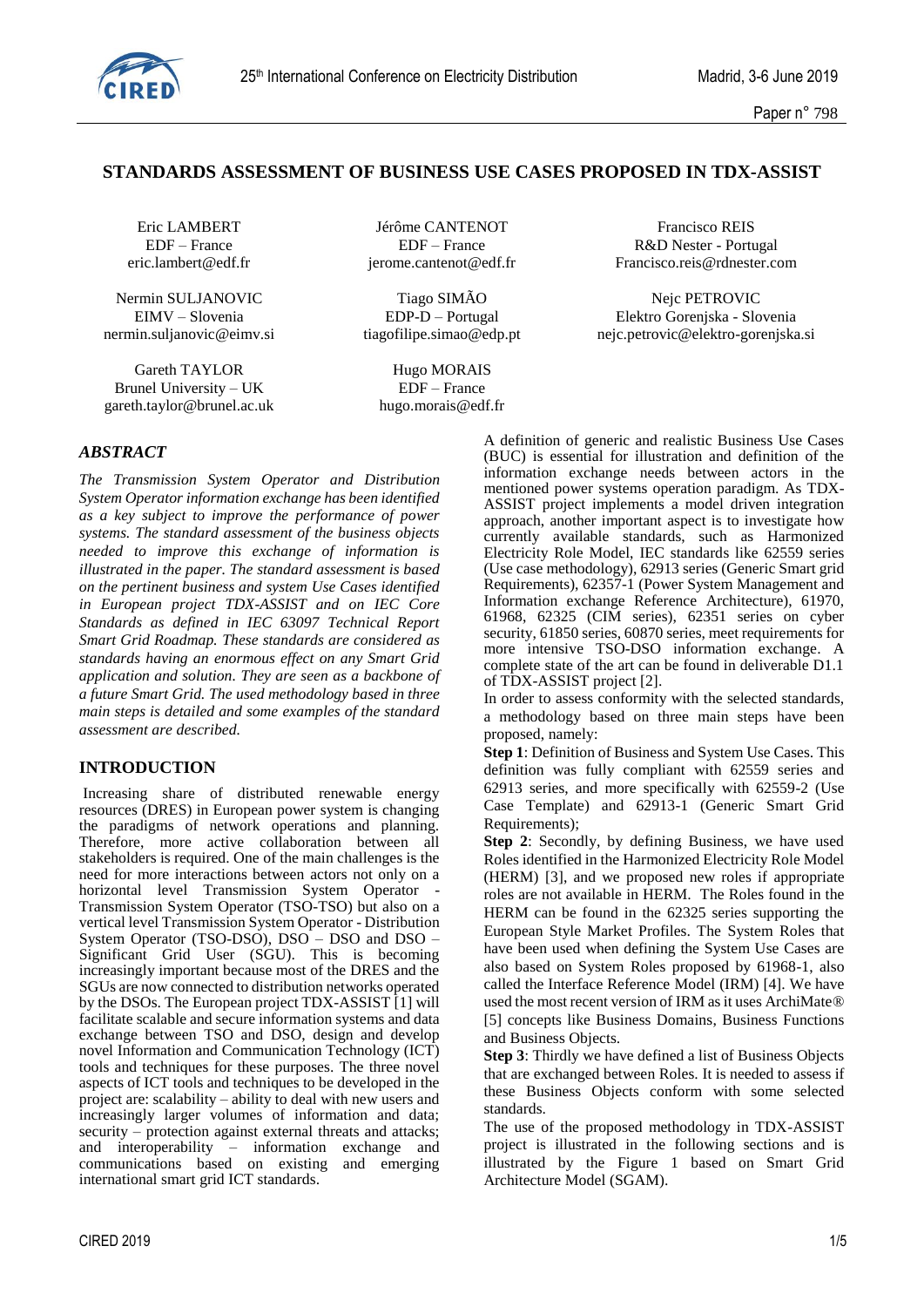



Figure 1. SGAM Usage in TDX-ASSIST

### **BUSINESS USE CASES**

An overview of selected BUCs of interest addressed within TDX-ASSIST is provided in deliverable D1.2 [6]. An illustration of the BUCs is presented in Figure 2 and described in this section. It is important to note that BUCs may address different periods associated with different power systems' activities.



Figure 2. General control layers of the demonstrator [6]

### **BUC 1: Activation of DSO-connected resources for balancing purposes in market environment**

The Use Case defines information exchange between TSO and DSO necessary for exploitation of DSO-connected resources for balancing purposes in the market environment. Two scenarios are identified. In particular, the first scenario describes data exchange between TSO, DSO and BSPs. The second scenario defines information exchange between TSO and DSO, when the TSO profits of DSO demand response mechanisms (e.g. Conservation Voltage Reduction) for mFRR and in some cases also for aFRR balancing service. Methodology of BUC 1 development is described in [7].

# **BUC 2: Coordination of distributed flexibility services in a market place**

This Use Case defines information exchanges between TSO, DSO, Flexibility Operators and Market Operator necessary for procurement of flexibility provided by distributed energy resources.

Flexibility Operator interacts both with TSO and DSO and it is necessary to validate coordination mechanism that will prevent double activation of the same service at the same time. TSO and DSO should also collaborate in order to avoid negative impact of DFR (Distributed Flexibility Resource) activation on their respective networks. Four main scenarios should be considered:

• The Flexibility Operator provides services for the TSO (national flexibility market) and the DSO should validate, in day-ahead or intraday timeframes, the activation of these flexibilities;

• The Flexibility Operator provides services for the DSO (local flexibility market). The DSO should provide, in day-ahead, the forecast load/generation for each primary substation including the activation of the procured flexibilities;

• The Flexibility Operator connected to distribution network provides services for the both TSO and DSO in a coordinated local and national market mechanism. The offers not accepted in the local market are sent to the national market.

• The Flexibility Operator provides for TSO and DSO in a single procurement platform (single market). The activation of the offers should be agreed both by TSO and DSO.

## **BUC 3&4: Optimize active power management by the System Operator for congesting management purposes**

The present Use Case intends to describe the interactions between TSO and DSO for optimal congestion constraints management activating flexibilities connected in distribution networks. The management of congestion situations should be analysed both in operational planning (day-ahead and intraday) and real-time.

### **BUC 5&6: Optimize reactive power management by the TSO and DSO for Voltage control purposes**

This Use Case defines the information exchanges between TSO and DSO to optimize reactive power management actions for voltage control purpose. This takes into consideration existing resources at the DSO level to support TSO operations, thus supporting the whole network.

The TSO and DSO should coordinate the reactive power at each primary substation (i.e. at the TSO-DSO interface) at different timeframes (several hours or days ahead) in operational planning. At real time, the DSO should try to meet the set point using its flexibility assets (e.g. capacitors banks, inductances, storage...) available for the DSO usage and the reactive power that can be injected/absorbed by the DG connected in MV network.

## **BUC 7: Coordination of operational planning activities between TSO and DSO**

This Use Case defines information exchange between TSO and DSO in order to improve programming of their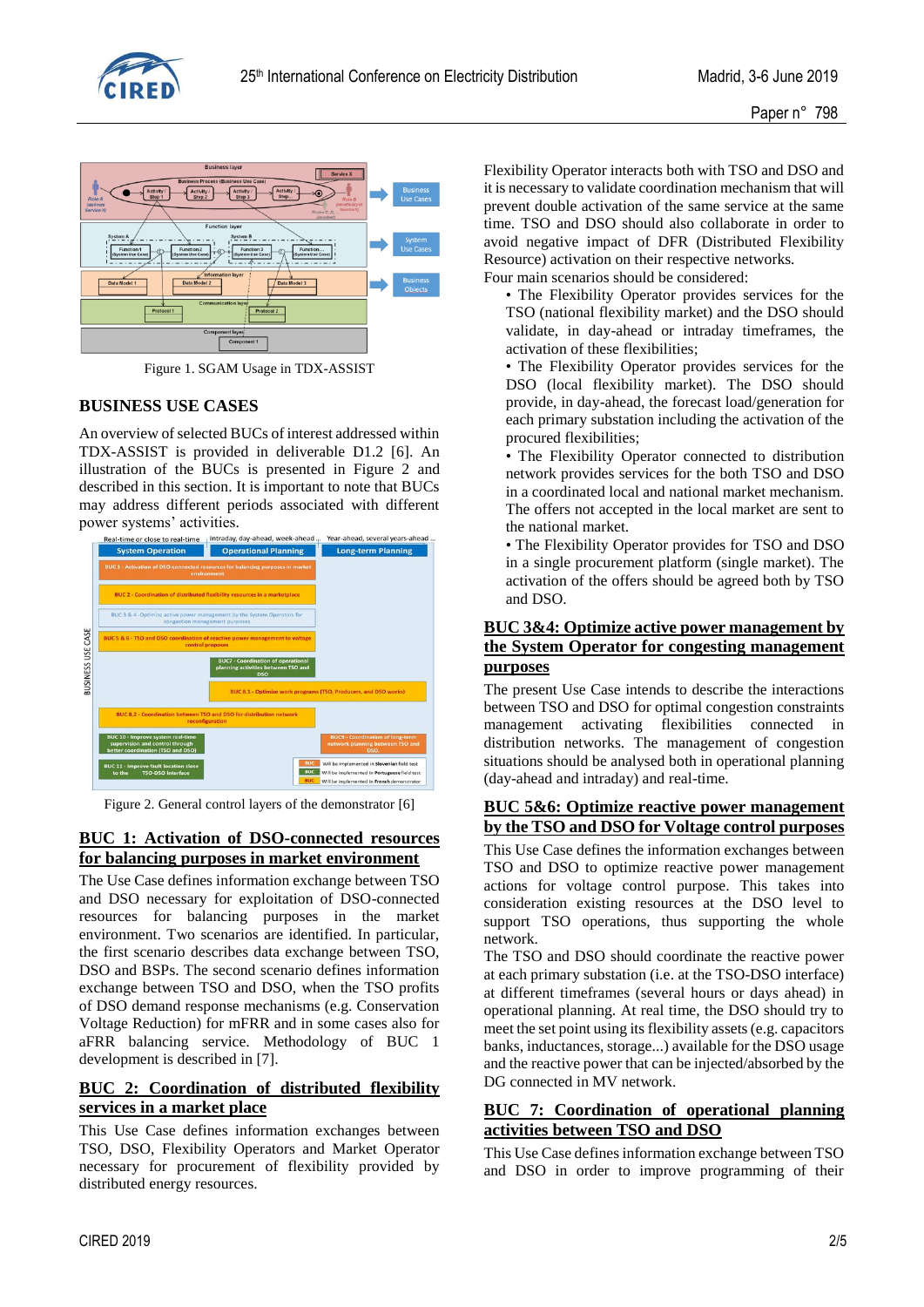

networks operation. DSO can forecast the load and distributed generation disaggregated by technology type (wind, PV, hydro, CHP, etc.) and location, which may be done with up to 15 minutes sampling period. Once exchanged with the TSO, in a properly aggregated manner, this information will allow having a more efficient and secure operation of the bulk power system.

In this Use Case, operational planning data exchange is done 72 hours ahead, being refreshed every 24 hours, using state of the art, standardized technological means.

#### **BUC 8-1: Optimize work programs (TSO, DSO, and SGU works)**

The Use Case should define the requirements concerning exchange of information between the TSO/DSO and SGUs in each time-horizon to assure the works planning taking into account the forecasted generation and consumption and a technical validation.

#### **BUC 8-2: Coordination between TSO and DSO for distribution network reconfiguration**

This Use Case should define the information exchanges between TSO and DSO to avoid possible DSO current constraints during a network reconfiguration.

The DSO network configuration can be demanded by the TSO due to security needs (real time) or works planning (operational planning). The DSO can also make network configurations for its security and works planning needs. Some observability of the TSO network by the DSO is needed to validate the MV network reconfigurations.

## **BUC 9: Coordination of long-term network planning between TSO and DSO environment**

The Use Case defines information exchange between TSO and DSO necessary for preparation of long-term power network investment, expansion and reinforcement plans in order to provide long-term network stability and robustness in light of modern challenges (e.g. DER penetration, emergence of microgrids, etc.). Parties are required to exchange network models on the TSO/DSO interface as well as planned future changes at the network (e.g. new substations, HV power lines, or similar) within the limits of an observability area. Furthermore, the DSO is required to provide the prognosis of peak demand for the upcoming years, aggregated to the level of the primary substations. Additionally, the DSO is required to provide 15 minute load and generation diagram profiles also aggregated by primary substations but divided by type of consumption and generation (e.g. industrial/residential and wind/solar/hydro/etc.) for the previous year(s).

# **BUC 10: Improve system real-time supervision and control through better coordination (TSO, DSO and SGUs)**

The Exchange of real-time information between TSO and DSO is a common practice, however usually with existing potential for improvement. The necessary enhancements

may include increasing the detail of data exchange concerning already observable parts of transmission and distribution networks, but also expanding the set of TSO-DSO data exchange to non-observable parts of each other networks.

Aiming to enable a better supervision and control of transmission and distribution networks, this Use Case focuses on guarantee that the necessary real-time information exchange between TSO and DSO is put in place. Standardization/normalization of real-time data exchange between TSO and DSO will be addressed for better understanding of counterparty signals.

The use-case will establish the needed procedures to allow periodic updates of the observability area of both TSO and DSO as well. This will ensure adequate visibility on each other networks regardless of any network topological changes over time.

## **BUC 11: Activation Improve fault location close to the TSO-DSO interface**

This Use Case aims at improving the location of faults at distribution lines, close to the interface with the transmission network. Concretely, the focus is on distribution lines, owned and operated by the DSO, that are directly connected to transmission bays, owned and operated by the TSO. In such cases, by having access to information available at the TSO side, collected in transmission bays connecting distribution lines, the DSO will be able to improve the location accuracy of faults on its own distribution lines. This requires additional information to be exchanged in real-time.

The real-time exchange of data from the TSO to the DSO for fault location purposes is the motivation of this Use Case with the ultimate goal of optimizing operations on the DSO side.

### **System Use Cases**

Based in described BUCs several System Use Cases (SUCs) have been proposed. The SUCs were elaborated taking into account the demonstration and field test needs of the project. However, all the business objects were analyzed taking into account the core standards use in power systems. The SUCs and their relation with the BUCs are illustrated in Figure 3.



Figure 3. List of Business Use Cases and corresponding System Use Cases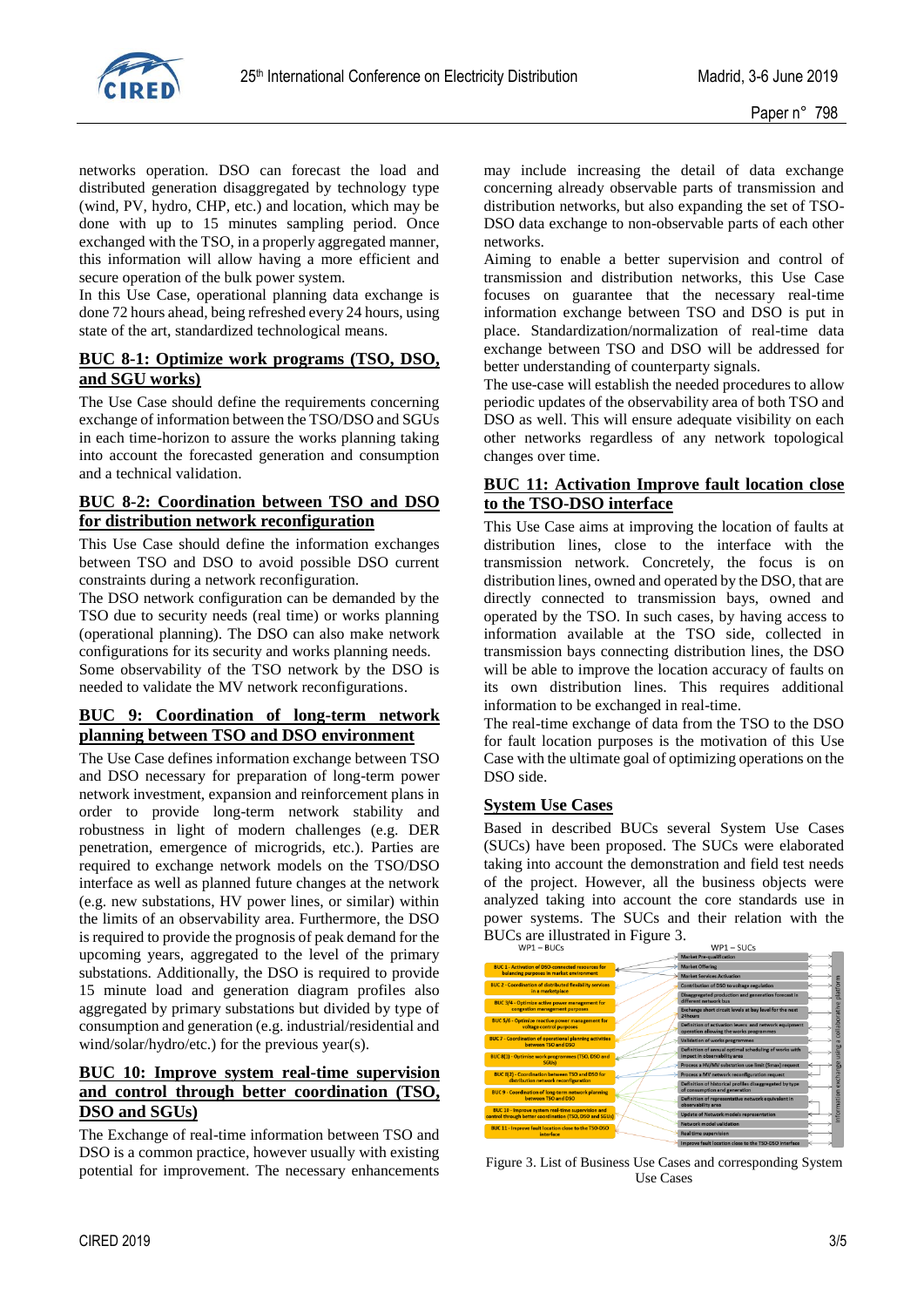

## **ROLE MODELS**

All the BUCs and SUCs were modelled in Modsarus© tool [8] using, in most of the cases, the standard roles proposed in HERM and IRM. The roles used in BUCs and SUCs are presented in Figures 4, 5 and 6 respectively.

| Roles BUCs TDX |                                                     |  |  |  |
|----------------|-----------------------------------------------------|--|--|--|
|                | 먼님 Roles                                            |  |  |  |
| ¥              | «Business» Balancing Responsible Party (BRP)        |  |  |  |
| 웆              | «Business» Distributed Flexibity Resources Provider |  |  |  |
| ¥              | «Business» Distribution System Operator             |  |  |  |
| ¥              | «Business» Flexibility Aggregator                   |  |  |  |
| ¥              | «Business» Flexibility Operator                     |  |  |  |
| 옷              | «Business» Market Operator                          |  |  |  |
| 옷              | «Business» Meter Operator                           |  |  |  |
| ¥              | «Business» Party Connected to the Grid              |  |  |  |
| ¥              | «Business» Producer                                 |  |  |  |
| ¥              | «Business» Prosumer                                 |  |  |  |
| 옷              | «Business» Significant Grid User (SGU)              |  |  |  |
| 옷              | «Business» Transmission System Operator             |  |  |  |
| ¥.             | «Business» Balancing Service Provider               |  |  |  |
|                |                                                     |  |  |  |

Figure 4. Business Roles used by TDX-ASSIST Business Use Cases (MODSARUS© view)



Figure 5. Business Roles used by TDX-ASSIST System Use Cases (MODSARUS© view)

| IRM                                         |  |  |  |  |  |
|---------------------------------------------|--|--|--|--|--|
| 맨 IRM                                       |  |  |  |  |  |
| ¥<br>«System» Asset Management              |  |  |  |  |  |
| 웆<br>«System» Asset Management Planning     |  |  |  |  |  |
| 웆<br>«System» Customer Support              |  |  |  |  |  |
| 웆<br>«System» End Device Operation          |  |  |  |  |  |
| 옷<br>«System» Energy Forecasting            |  |  |  |  |  |
| 웆<br>«System» Engineering Design Management |  |  |  |  |  |
| 웆<br>«System» Market Operation              |  |  |  |  |  |
| 웆<br>«System» Market Settlement             |  |  |  |  |  |
| 옷<br>«System» Meter Data Management         |  |  |  |  |  |
| 웆<br>«System» Network Model Management      |  |  |  |  |  |
| 웆<br>«System» Network Operation             |  |  |  |  |  |
| 웆<br>«System» Pre-Operation Planning        |  |  |  |  |  |
| 웆<br>«System» Producer Control              |  |  |  |  |  |
| 웆<br>«System» Substation control            |  |  |  |  |  |
| 웆<br>«System» System Development Planning   |  |  |  |  |  |
| 옷<br>«System» Work Management               |  |  |  |  |  |
| 옷<br>«System» End Device Control            |  |  |  |  |  |
| 옷<br>«System» Market Participant            |  |  |  |  |  |

Figure 6. System Roles from IEC TC57 IRM used by TDX-ASSIST System Use Cases (MODSARUS© view)

# **STANDARDS ASSESSMENT**

The standards assessment was performed based on the core standards identified in IEC 63097 [9] Smart Grid roadmap which has to be used for any implementation of Smart Grid now and in the future. As stated in 63097, "*Core standards are standards that have an enormous effect on any Smart Grid application and solution. They are seen as a backbone of a future Smart Grid*".

|  |  | Figure 7 lists these core standards. |
|--|--|--------------------------------------|
|--|--|--------------------------------------|

| <b>Core standard</b><br>or series | <b>Title</b>                                                                                          | <b>Topic</b>                                                                                                                                                                                     |
|-----------------------------------|-------------------------------------------------------------------------------------------------------|--------------------------------------------------------------------------------------------------------------------------------------------------------------------------------------------------|
| <b>IEC 61970</b>                  | Energy management system application<br>program interface (EMS-API)                                   | Actually the core part of the CIM (Common<br><b>Information Model)</b>                                                                                                                           |
| <b>IEC 61968</b>                  | Application integration at electric utilities -<br>System interfaces for distribution management      | Applying mainly to: Generation management<br>systems, EMS (Energy Management System);<br>DMS (Distribution Management System): DA:<br>SA: DER: AMI: DR: E-Storage                                |
| IFC 62325                         | Framework for energy market communications                                                            | CIM (Common Information Model) based.<br>Energy market information exchange                                                                                                                      |
|                                   |                                                                                                       | Applying mainly to: Generation management<br>systems, EMS (Energy Management System);<br>DMS (Distribution Management System); DER;<br>AMI: DR: meter-related back office systems: E-<br>Storage |
| <b>IFC 61850</b>                  | Communication networks and systems for<br>power utility automation                                    | Power Utility Automation, Hydro Energy<br><b>Communication, Distributed Energy Resources</b><br>Communication                                                                                    |
|                                   |                                                                                                       | Applying mainly to: Generation management<br>systems, EMS; DMS; DA; SA; DER E-Storage;<br>E-mobility                                                                                             |
| IEC 62056                         | Electricity metering data exchange - The<br>DI MS/COSEM suite                                         | COSEM                                                                                                                                                                                            |
|                                   |                                                                                                       | Applying mainly to: DMS; DER; AMI; DR;<br>Smart Home: E-Storage: E-mobility                                                                                                                      |
|                                   |                                                                                                       | Data exchange for meter reading, tariff and<br>load control                                                                                                                                      |
| IEC 62351                         | Power systems management and associated<br>information exchange - Data and<br>communications security | Applying mainly to: Security for all systems                                                                                                                                                     |
| <b>IFC 61508</b>                  | Functional safety of<br>electrical/electronic/programmable electronic<br>safety-related systems       | Applying to all systems                                                                                                                                                                          |

Figure 7. IEC Core Smart Grid standards

This IEC standards can be easily positioned using the SGAM domain and zones layout as described in 62357-1 standard [10], and the following Figure 8.



Figure 8. TSO-DSO information exchanges scope using SGAM Domain and Zone

The 48 business objects needed to the implementation of the system Use Cases proposed in TDX-ASSIST project are presented in Figure 9.